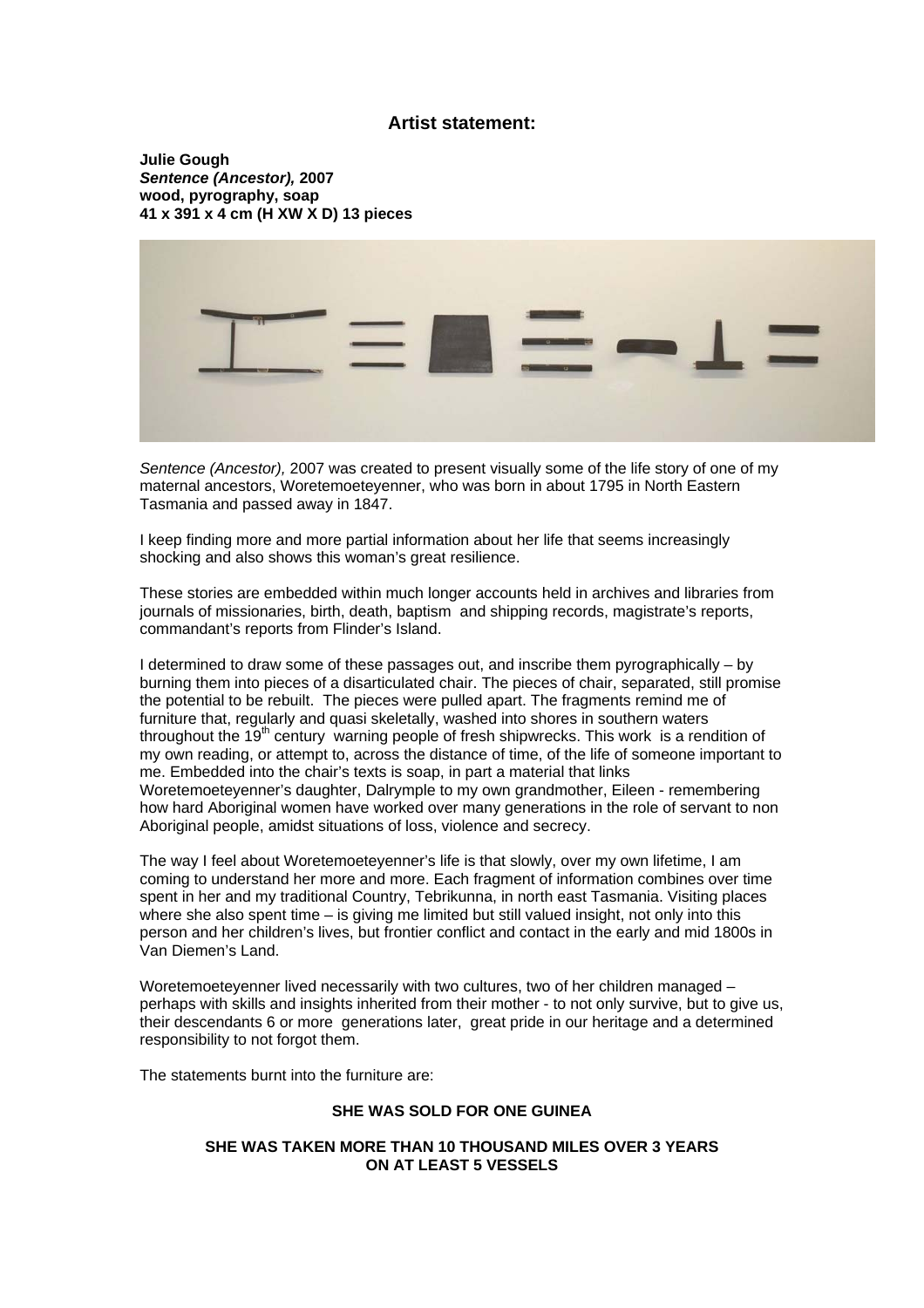### **SHE WITNESSED THE SINKING OF "THE MARGARET"**

#### **SHE WAS THEN RENAMED MARGARET BY A GOVERNMENT AGENT**

**SHE WAS INCARCERATED BY THE GOVERNMENT FOR 11 YEARS FOR NO CRIME** 

**SHE HAD ALREADY BEEN CAPTIVE FOR 20 YEARS TO MEN BEYOND THE LAW** 

## **HER DAUGHTER HAD BEEN A SERVANT SINCE BAPTISM**

#### **HER DAUGHTER WAS SHOT AT AGED 12 BY HER 'MASTER' – APPARENTLY MISTAKEN FOR A POSSUM**

### **HER DAUGHTER, WHEN HERSELF A MOTHER, WROTE TO THE GOVERNMENT REQUESTING HER MOTHER'S RELEASE FROM INTERNMENT TO HER**

**HER ANCESTORS HAD LIVED IN AUSTRALIA FOR THOUSANDS OF GENERATIONS** 

**SHE DIED AGED ABOUT 50 HAVING LIVED MOST OF HER LIFE IN ENFORCED EXILE FROM HER CHILDREN, FAMILY AND HER OWN COUNTRY.** 



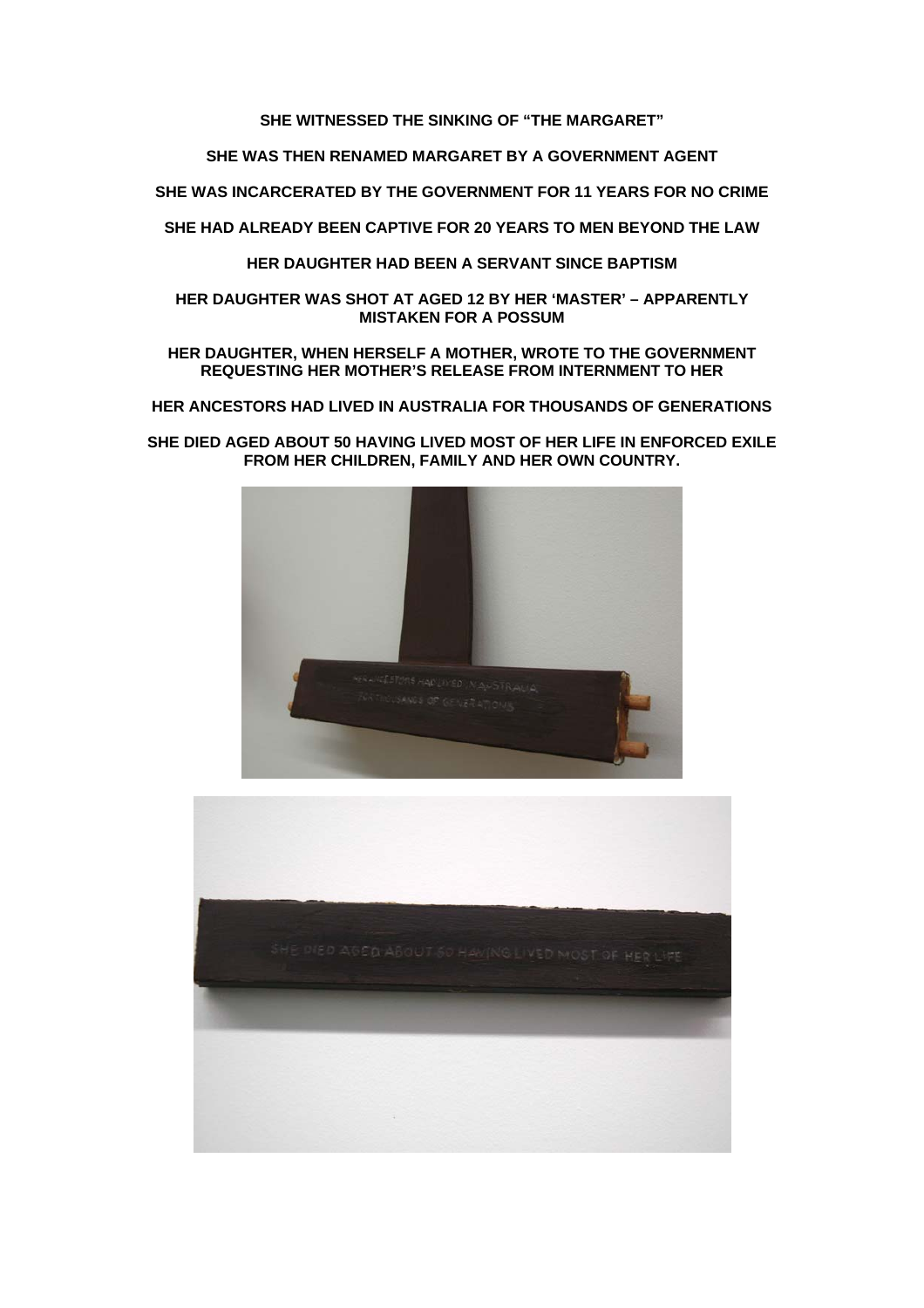

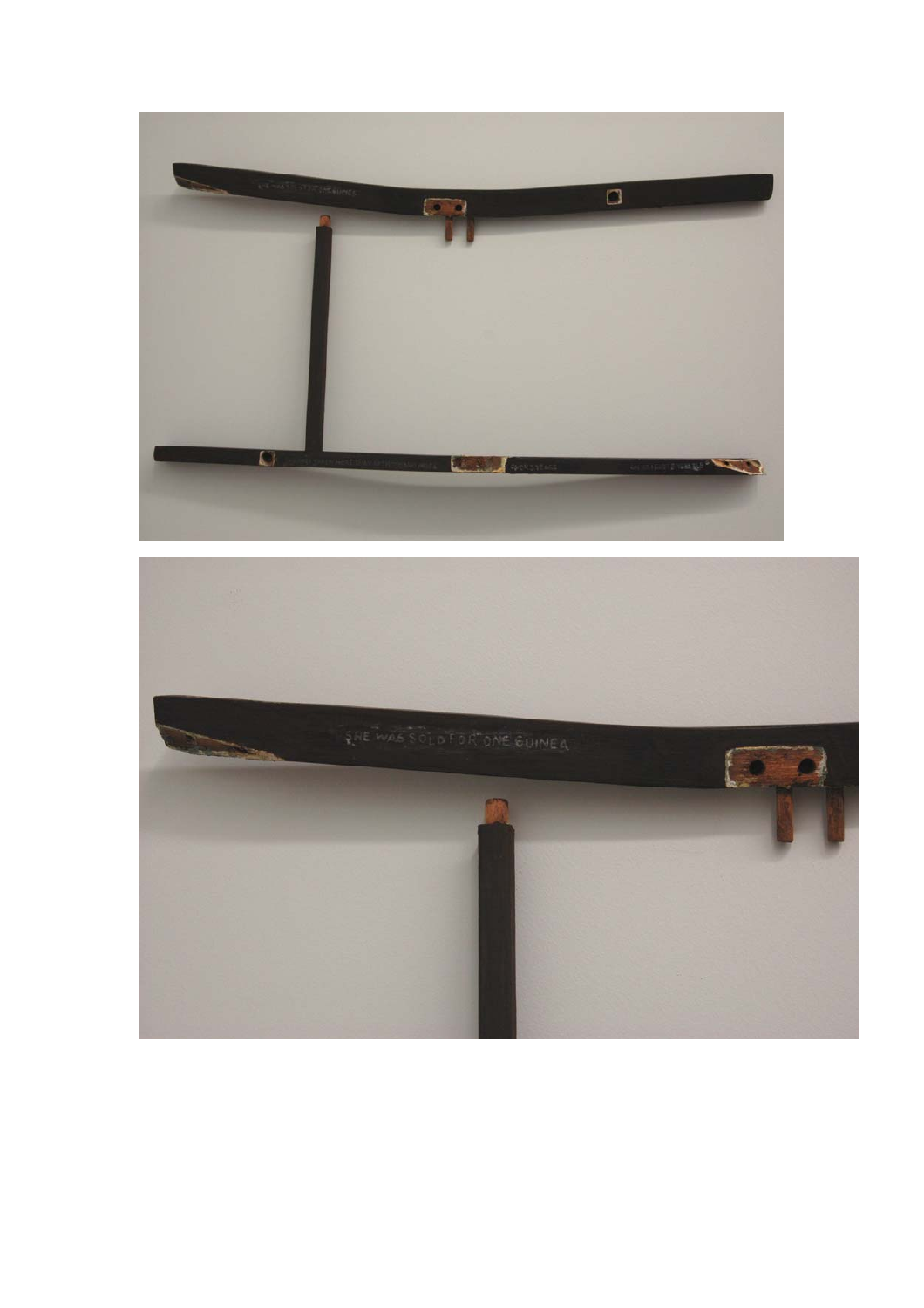